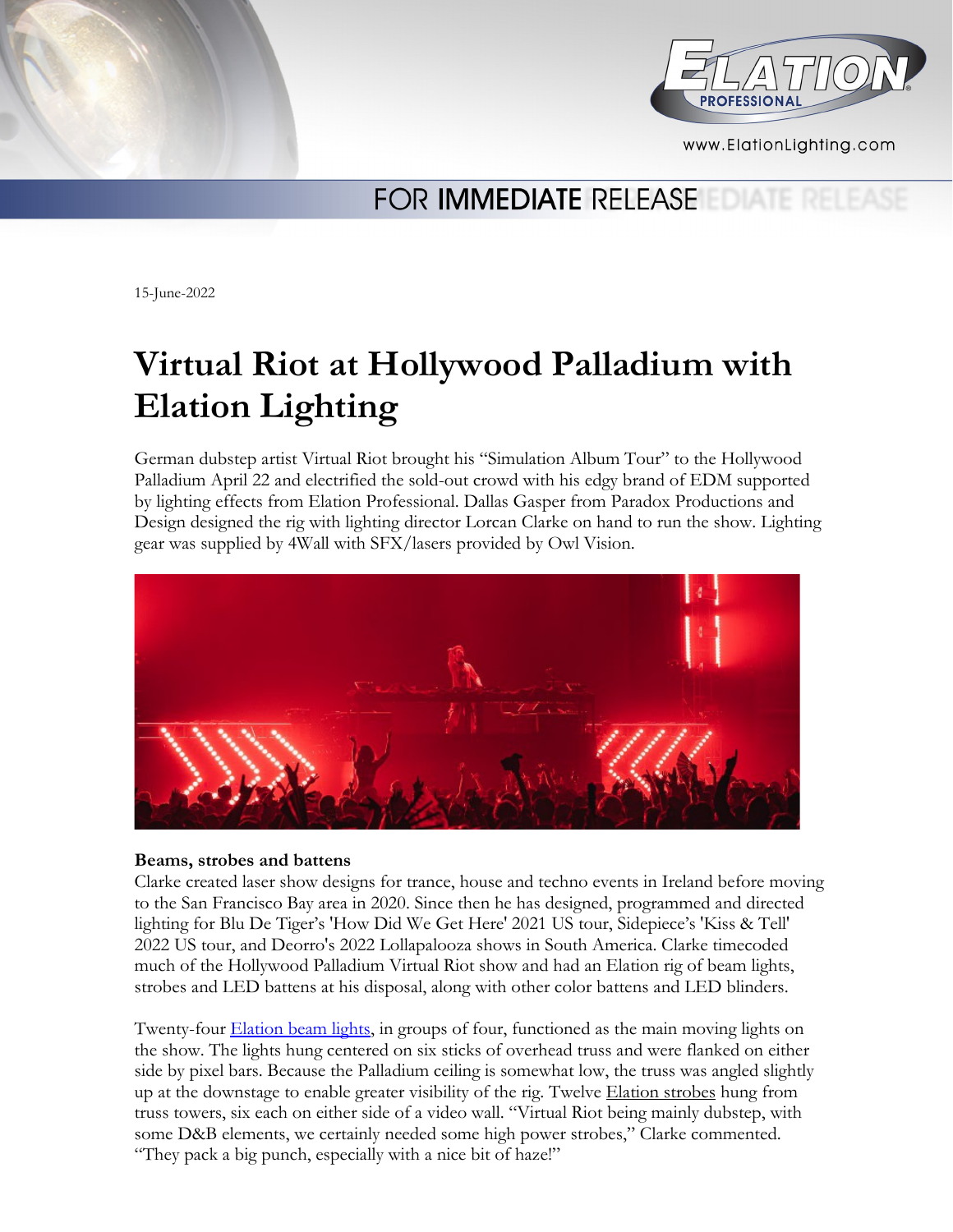



www.ElationLighting.com

## FOR **IMMEDIATE** RELEASE

Ten [Elation LED battens](https://www.elationlighting.com/bars-battens) were placed on each side of the downstage video wall in a sideways V formation with the angle of the V originating from the video wall. "These are probably my favorite non-moving, linear fixture. I love how the cells remain so circular looking in photographs," Clarke said, adding that he ran them in 33ch mode for maximum control. "Having them in this mode enabled me to create some really unique bitmap and pixelmap effects, especially as the show was timecoded."



One of the lighting director's favorite looks was how the symmetrical circle movement looked with groups of two lights. He also created some beautiful laser moments where instead of doing a full lighting and video blackout, as is typically done for big laser moments, he simply killed the video and put all the pixel bars to 1% brightness. "I find the Elation gear works really well at low intensity levels. This meant the lasers could shine through and not get washed out, while still keeping the stage look intact!"

Clarke reports that the show was an incredible success and completely sold out. "I've done a few concerts at the Hollywood Palladium, but never seen one to fill up as quickly as this show did!" He extends thanks to Dallas Gasper of Paradox, 4Wall for the equipment, Owl Vision LLC for supplying the SFX and Kvant lasers plus Akari for the video wall systems. "Additionally, thanks to the artist management team who were on point with planning and Carmen Aguirre from Neurite who was a pleasure to work with in show design and preprogramming.," Clarke concludes.

Photos: Alex Varsa

**About Elation Professional**